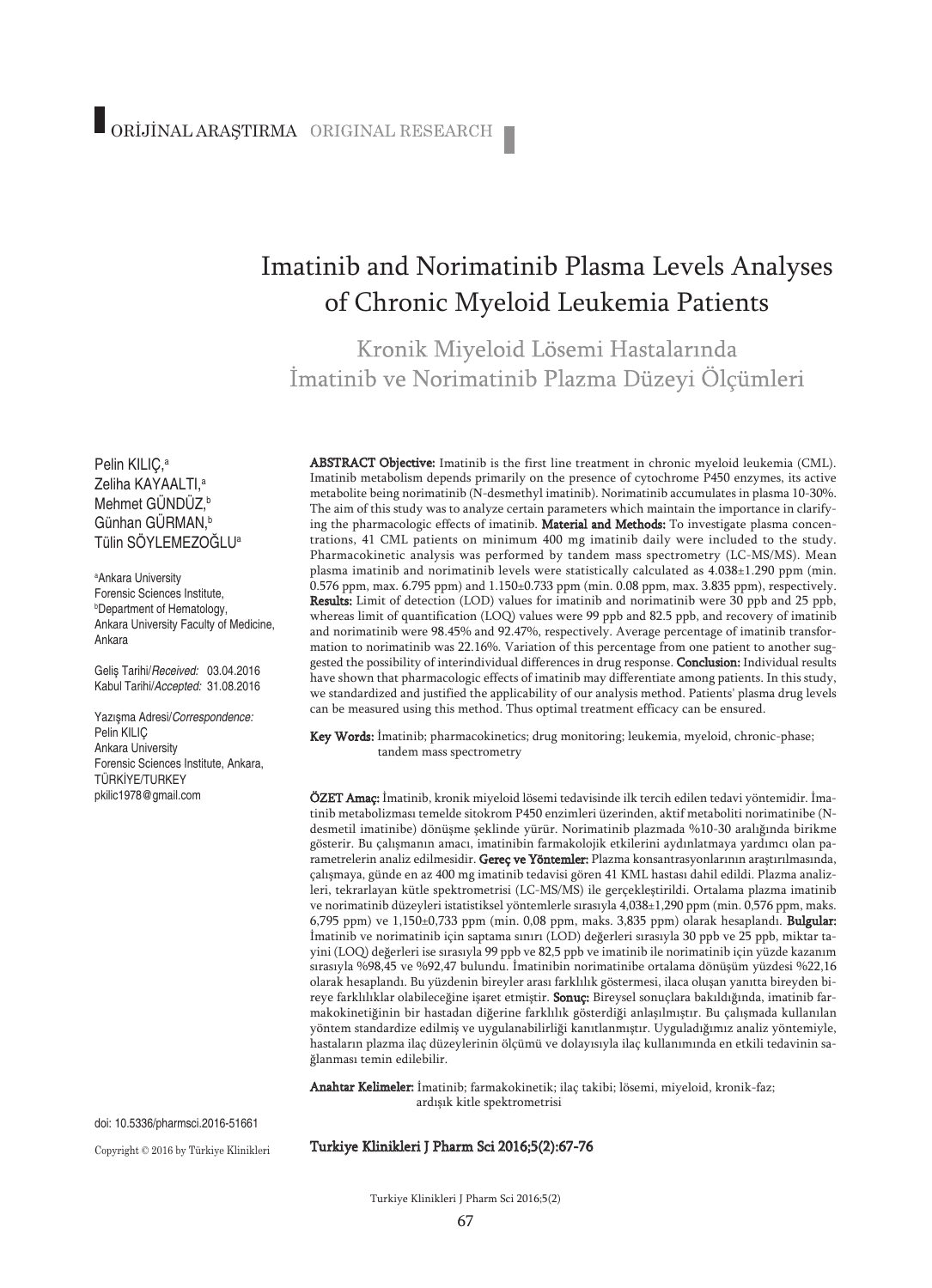hronic myeloid leukemia (CML) is a serious, relatively rare type of cancer with myeloproliferative characteristics. CML results in hyperplasia in the bone marrow. In order to treat CML, molecules with the ability to inhibit tyrosine kinase - tyrosine kinase inhibitors (TKIs) - have been developed. When we look at individualized therapy, it is crucial to identify plasma levels of the drug in question and its active metabolite. It is possible to titrate individual therapeutic doses by means of an analytical method to measure drug plasma concentrations. It will then be possible to avoid doses which fall under clinical efficacy. Many studies have been conducted to understand the relation of imatinib plasma concentrations with clinical response. 1-3

Imatinib is a targeted, potent and competitive TKI; it is designed to selectively interfere with key signal transduction pathways. 4-6 It performs its therapeutic activity on CML by competitive inhibition at the ATP-binding site.<sup>4,7,8</sup> This way, tyrosine kinase phosphorylation of proteins acting in Bcr-Abl signal transduction is inhibited. 7-9 In the clinical setting, Bcr-Abl positive cells are affected by the inhibition while normal cells are left unharmed. <sup>8</sup> The primary aim of imatinib use in CML management is the achievement of a prolonged life span. <sup>10</sup> It is considered to be a clinically successful molecule due to its effectiveness and high tolerance profiles in CML patients. 6

Imatinib is administered orally as first line therapy to adult, chronic phase CML patients at daily doses of 400 mg, 600 mg or even 800 mg.<sup>7,9</sup> Dosage titration is usually planned according to the hematological responses which are monitored in the various phases of the disease and to the adverse reactions which are related to the patient and treatment regime. Imatinib yields close concentration/effect levels as regards to other cytotoxic agents. <sup>7</sup> Clinical studies show that the optimal response is attained at 1000 ng/ml of imatinib plasma concentration and is maintained at concentrations above this threshold. 6,10

Imatinib metabolism depends primarily on the presence of cytochrome P450 enzymes, whose active metabolite is norimatinib. Norimatinib accumulation in plasma is 10-30% of imatinib. The aim of this study was to analyze certain parameters which are important in clarifying the pharmacologic effects of imatinib.

### **MATERIAL AND METHODS**

The tandem mass spectrometry (LC-MS/MS) method was adapted to the present laboratory conditions of the study from previous studies in order to perform imatinib therapeutic drug monitoring (TDM) in CML patients. 11-14 Study trials were performed with nilotinib as well as imatinib.

#### SAMPLE COLLECTION

Blood samples were required to achieve the aim and purpose of the study. They collected from 41 CML patients (18 female, 23 male) who were treated at Ankara University School of Medicine Hematology Department. All patients included in the study were using a dose regimen of at least 400 mg daily. Two patients (4.88%) were on 600 mg whereas none were on 800 mg daily dosage regimen. All patients were informed in detail about the study, and all undersigned informed consent. Ethics committee approval for the study was received from Ankara University Clinical Trials Ethics Committee on 27 May 2013.

From each patient, within the 24 hour interval after the drug use, a 4 ml blood sample each was collected in an EDTA tube. Then, blood samples were transferred to Eppendorf tubes. Plasma was separated from blood samples by Heraeus Sepatech Labofuge 200 centrifuge working at 3500 rpm for 5 minutes. Blood samples from 41 patients were collected between April 2013 and April 2014.

#### STANDARD AND SAMPLE PREPARATION

For sample preparation, 250 μl plasma of each patient sample were transferred to a different Eppendorf tube. 40 μl nilotinib was added onto the sample from each patient. Finally, 1 μl protein aggregation solution (50% methanol-50% acetonitrile) was added. This mixture was vortexed for 30 seconds. The vortexed solutions were centrifuged at 1200 rpm in cold centrifuge of 4°C. Supernatant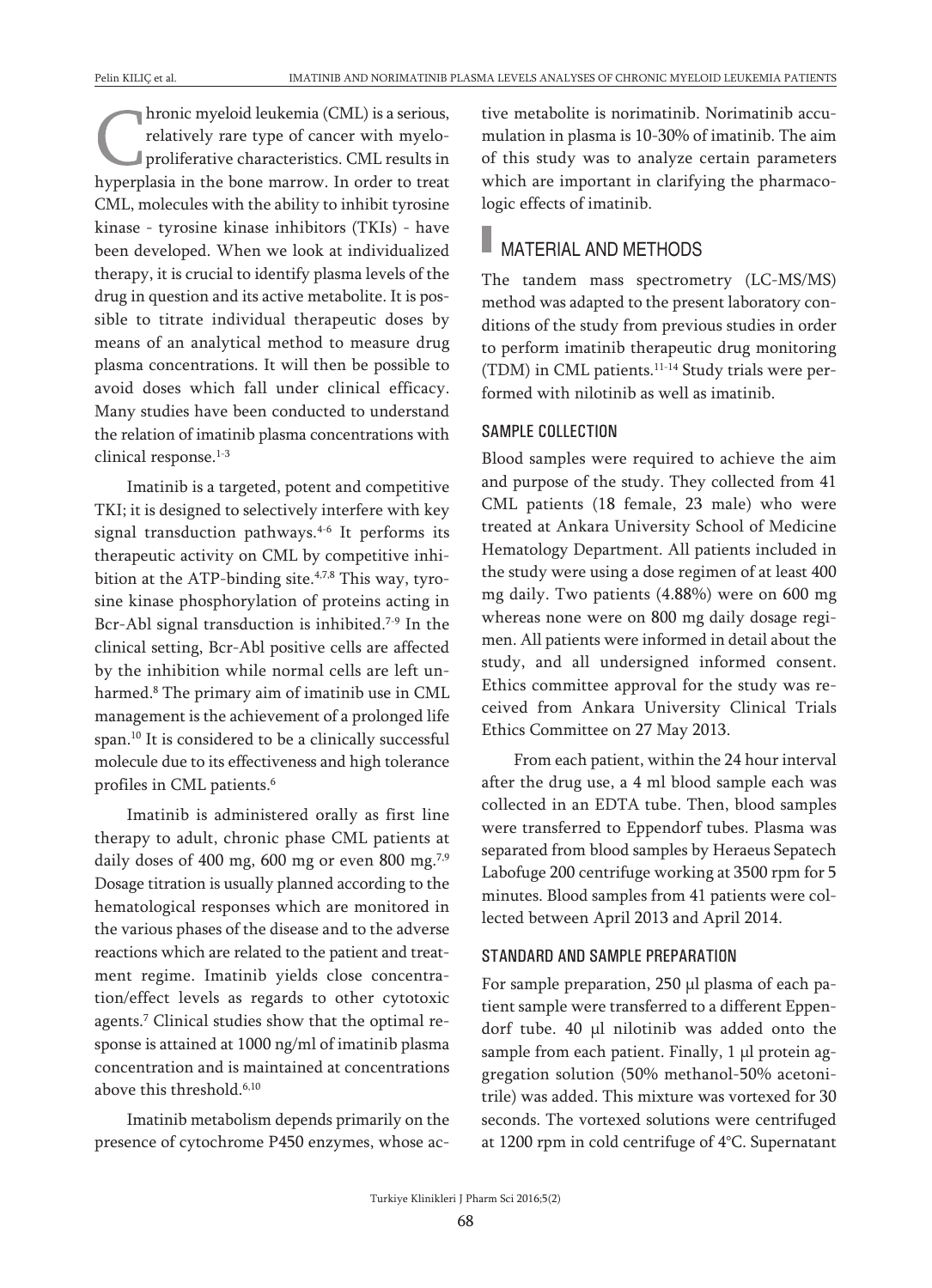was collected to sample vials. Each 50 μl were drawn and introduced to the LC-MS/MS device.

#### CHEMICALS AND STOCK SOLUTION PREPARATION

The pure active ingredient, imatinib mesylate, used during laboratory analyses was provided by Deva Holding, Inc. Also, norimatinib and the internal standard, nilotinib, were provided by Jinlan Pharm-Drugs Technology Co., Ltd. 8 mg imatinib mesylate (ref no: KL12-IMM-01(01)) dissolved in 100% methanol (1000 ppm) was stored at -20ºC. Afterwards, 8 mg norimatinib (ref no: 404844-02- 6) dissolved in 100% methanol (1000 ppm) was stored at -20ºC. Eight milligrams of nilotinib (ref no: 641511-10-1) dissolved in 100% methanol (1000 ppm) was stored at -20ºC. Acetonitrile (ref no: 1.00030.2500), methanol (ref no: 1.06008.2500), HPLC Water (ref no: 1.15333.2500) and formic acid (ref no: 1.00264.1000) were also used. 50% methanol-acetonitrile solution was prepared and nilotinib was added to the solution until it becomes 10 mg/L (10ppm). During sample study, 2 mobile

phases of A and B were used.

#### LABORATORY CONDITIONS

While studying plasma samples, study solutions containing nilotinib were prepared. For calibration, 1.5 ml (PTFE), 250 μl control blood and 250 μl patient blood were added to Eppendorf tubes. 1 ml study solution was added to the mixture and vortexed for 30 seconds. Afterwards the mixture was centrifuged at 1200 rpm for 15 minutes. Four hundred micro liters of pure supernatant was separated and mixed with 400 µl distilled water in glass tubes. Glass tubes were then vortexed for 30 seconds. The resulting solutions were injected into the LC-MS/MS device. Chromatograms were shown in Figure 1.

Mobile phase A: 100% HPLC Water + 0.05% formic acid; mobile phase B: 100% acetonitrile + %0.05 formic acid. Five micrometers,  $150 \text{ mm} \times 4.6$ mm C18 silica colon (Agilent Zorbax HPLC Colon RX-C18 5µm 4.6 × 150mm, ref no: 883.967-902; colon temperature: 40°C, LC-MS/MS device: Shi-



**FIGURE 1:** Chromatogram and mass spectrum peaks of patient 1 and 2.

Turkiye Klinikleri J Pharm Sci 2016;5(2)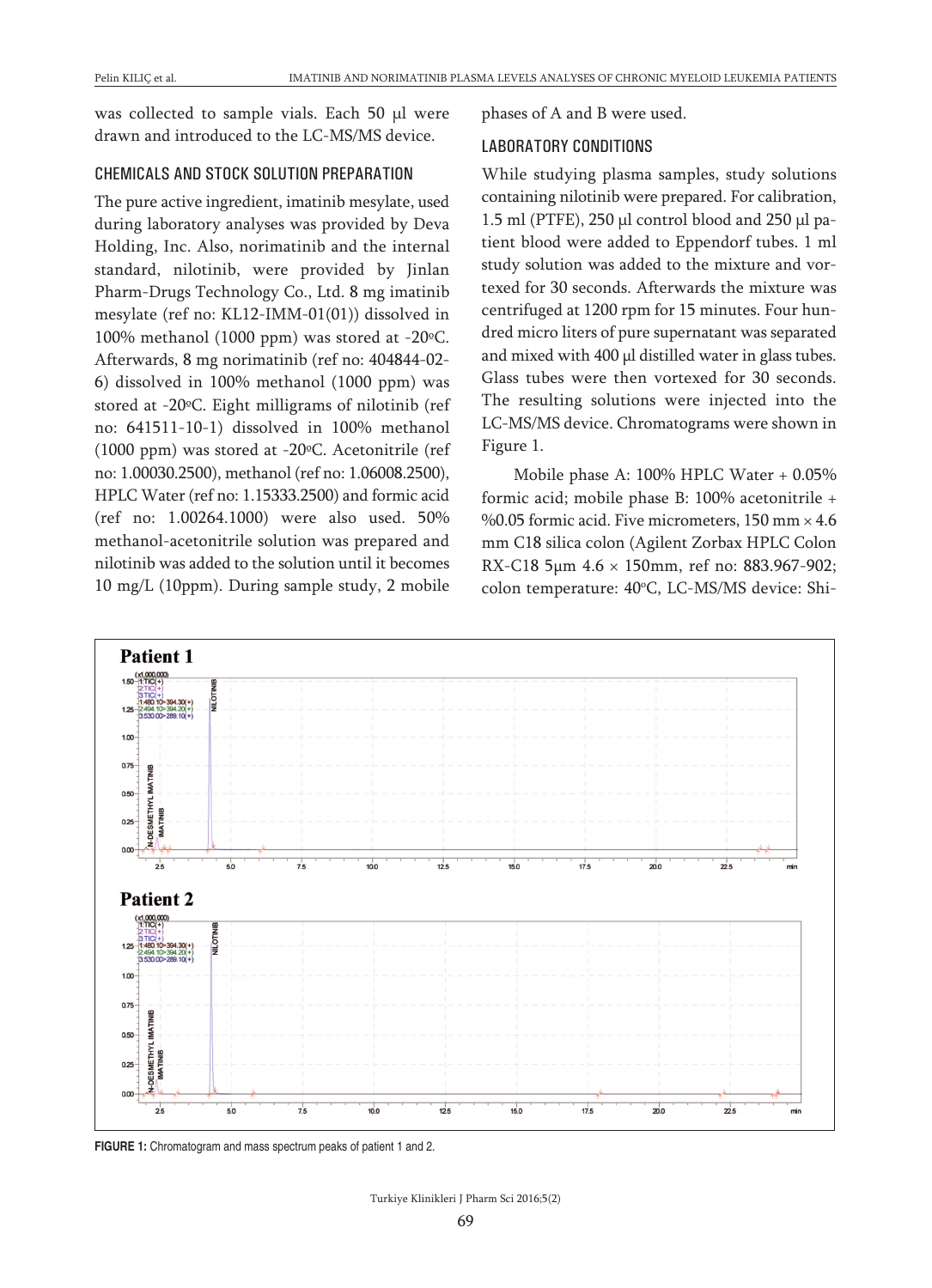madzu LC MS MS 8030) was used. With the help of the mobile phases, samples were sent through the colon to the ion source at flow rate of 1 ml/min with a certain gradient (Table 1). Here, substances were ionized and separated inside the detector in terms of mass/burden (m/z) (norimatinib m/z: 480.10>394.3; imatinib m/z: 394.10>294.20; nilotinib m/z: 530.0>289.10).

#### SENSITIVITY, EFFICIENCY, RECOVERY STUDIES

Imatinib and norimatinib standards of 0, 2, 5, 10 and 20 ppm each was prepared. Samples with a defined imatinib and norimatinib value were compared with the 20 ppm standard solution.

Sensitivity and efficiency were measured. LOQ levels for imatinib and norimatinib were 99 ppb and 82.5 ppb, respectively. LOD levels for the same substances were 30 ppb and 25 ppb, respectively (Table 2).

Water-based imatinib and norimatinib values were 0.062 ppm and 0.046 ppm, respectively. Water + 10 ppm standard solution-based imatinib and norimatinib values were 9.845 ppm and 9.247 ppm, respectively. Water-based imatinib and nori-

| <b>TABLE 1: Gradient scheme.</b>                                                              |                |      |      |  |  |  |  |
|-----------------------------------------------------------------------------------------------|----------------|------|------|--|--|--|--|
| Mobile phase A Mobile phase B<br>Flow rate<br>$(\%)$<br>$(\%)$<br>(ml/min.)<br>Duration (min) |                |      |      |  |  |  |  |
| 0.01                                                                                          | 75             | 25   |      |  |  |  |  |
| 0.1                                                                                           | 75             | 25   |      |  |  |  |  |
| 8                                                                                             | 25             | 75   |      |  |  |  |  |
| 8.1                                                                                           | 2              | 98   |      |  |  |  |  |
| 15                                                                                            | $\overline{2}$ | 98   |      |  |  |  |  |
| 15.1                                                                                          | 75             | 25   |      |  |  |  |  |
| 20                                                                                            | 75             | 25   |      |  |  |  |  |
| 25                                                                                            | Stop           | Stop | Stop |  |  |  |  |

| <b>TABLE 2:</b> Sensitivity estimations of imatinib<br>and norimatinib. |           |             |  |  |  |
|-------------------------------------------------------------------------|-----------|-------------|--|--|--|
| Norimatinib<br>Imatinib                                                 |           |             |  |  |  |
| Highest calibration standard                                            | 20 ppm    | 18 ppm      |  |  |  |
| Limit of Quantification (LOQ)                                           | 0.099 ppm | 0.0825 ppm  |  |  |  |
| Limit of Detection (LOD)                                                | 0.030 ppm | $0.025$ ppm |  |  |  |

|               | <b>TABLE 3:</b> Repeatability study values for imatinib<br>and norimatinib. |                   |  |  |
|---------------|-----------------------------------------------------------------------------|-------------------|--|--|
| Study No.     | Imatinib (ppm)                                                              | Norimatinib (ppm) |  |  |
|               | 2.33                                                                        | 2.58              |  |  |
| 2             | 2.41                                                                        | 2.26              |  |  |
| 3             | 2.55                                                                        | 2.42              |  |  |
| 4             | 2.28                                                                        | 2.52              |  |  |
| 5             | 2.39                                                                        | 2.35              |  |  |
| Average value | 2.39                                                                        | 2.43              |  |  |



**FIGURE 2a:** 5-point imatinib linearity with respect to 0, 2, 5, 10 and 20 ppm standard solutions.



**FIGURE 2b:** 5-point norimatinib linearity with respect to 0, 2, 5, 10 and 20 ppm standard solutions.

matinib recoveries were 98.45% and 92.47%, respectively. Imatinib and norimatinib recovery values for the last patient were 93.87% and 91.56%, respectively.

#### REPEATABILITY AND ACCURACY

Two and a half parts per million standard solution for imatinib and norimatinib was studied 5 times each. Repeatability was good for each of the 5-time tests (Table 3).

r2 and r values were calculated for accuracy. For imatinib, the  $r^2$  and r values were 0.9995219 and 0.9990441, respectively (Figure 2.a). For norimatinib they were 0.9905497 and 0.9952636, respectively (Figure 2.b). Accordingly, the study was found to be accurate.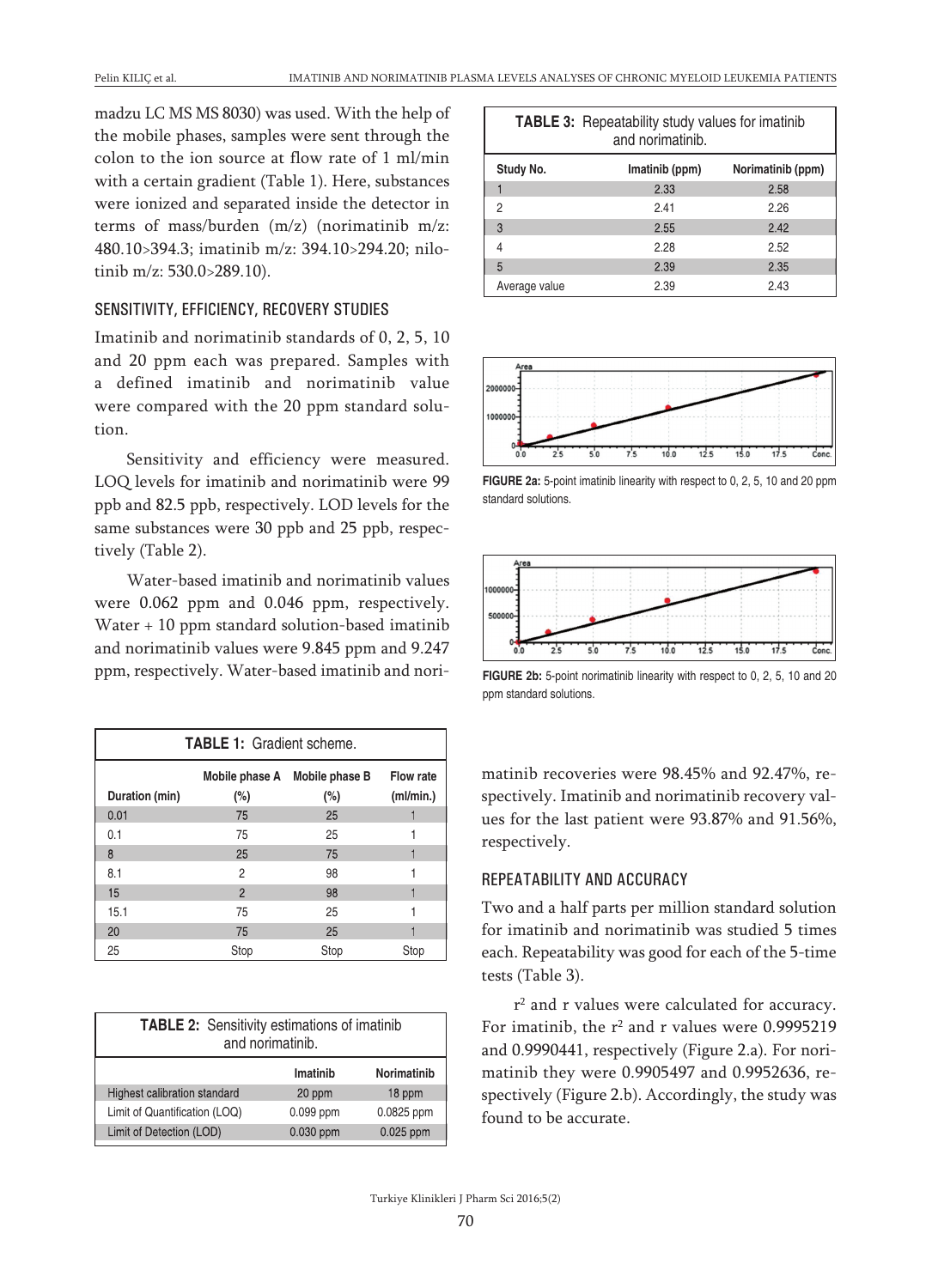| <b>TABLE 4:</b> Mean values of age, period of drug use,<br>drug and active metabolite levels. |  |  |  |  |
|-----------------------------------------------------------------------------------------------|--|--|--|--|
| Mean±SD<br><b>Parameters</b><br>n                                                             |  |  |  |  |
| 46.975±13.150<br>Age (year)<br>41                                                             |  |  |  |  |
| Period of treatment (years)<br>41<br>$4.292 \pm 3.156$                                        |  |  |  |  |
| Plasma imatinib level (ppm)<br>$4.038 \pm 1.290$<br>41                                        |  |  |  |  |
| Plasma norimatinib level (ppm)<br>$1.150 \pm 0.733$<br>41                                     |  |  |  |  |

#### STATISTICAL ANALYSES

Statistical analyses were performed by using statistical package for the SPSS 16.0 version package program. In the exploratory analysis, data showed a normal distribution (by Shapiro-Wilk statistics); therefore, in order to compare two independent groups, Student's t-test was used. Pearson correlation was used to compare metric data. Data were shown as mean±standard deviation (SD). p<0.05 was considered as statistically significant.

## **RESULTS**

Imatinib and norimatinib levels in plasma samples of 41 CML patients (18 female, 23 male) who received at least 400 mg imatinib in the last 24 hours were analyzed in terms of ppm by LC-MS/MS. The same plasma samples were also analyzed for percentage transformation of imatinib to norimatinib. Mean age of patients was 46.975±13.150 (min. 23, max. 73), mean period of imatinib use was 4.292±3.156 years (min. 1 year, max. 13 years). Mean plasma imatinib and norimatinib levels were statistically calculated as 4.038±1.290 ppm (min. 0.576 ppm, max. 6.795 ppm) and 1.150±0.733 ppm (min. 0.08 ppm, max. 3.835 ppm), respectively (see Table 4). Imatinib percentage transformation to norimatinib was calculated as 22.16%.

As a result of the sigmoidal 2-tailed Pearson correlation test, significant correlation was found only in unchanged imatinib and norimatinib levels (Pearson correlation;  $p=0.001$ ). No other significant correlation was found between other parameters (Table 5).

Imatinib and norimatinib plasma levels were compared within genders (Table 6). No statistical significance of plasma levels of these substances was found between different genders (Student's ttest; (p>0.05). Percentage of norimatinib transformation was calculated as 24.42% and 20.43% in female and male, respectively.

Imatinib and norimatinib plasma levels were compared according to period of treatment with imatinib (Table 7). No statistical significance of plasma levels of these substances was found between patients using imatinib for less than 5 years and those using the same drug for 5 years or more (Student's t-test; p>0.05). Percentage of norimatinib transformation in patients using imatinib for less than 5 years was 20.28% whereas in those

| <b>TABLE 5:</b> Descriptive statistical data (age, period of drug use, drug and active metabolite levels).         |                                                      |       |          |          |          |  |  |
|--------------------------------------------------------------------------------------------------------------------|------------------------------------------------------|-------|----------|----------|----------|--|--|
|                                                                                                                    | Pearson correlation was used to compare metric data. |       |          |          |          |  |  |
| Period of imatinib use<br>Plasma imatinib level<br>Plasma norimatinib level<br><b>Comparative parameter</b><br>Age |                                                      |       |          |          |          |  |  |
| Age                                                                                                                |                                                      | 1.000 | 0.163    | 0.094    | 0.043    |  |  |
|                                                                                                                    | р                                                    |       | 0.309    | 0.559    | 0.790    |  |  |
|                                                                                                                    | n                                                    | 41    | 41       | 41       | 41       |  |  |
| Period of treatment                                                                                                |                                                      | 0.163 | 1.000    | $-0.211$ | 0.132    |  |  |
|                                                                                                                    | р                                                    | 0.309 |          | 0.186    | 0.411    |  |  |
|                                                                                                                    | n                                                    | 41    | 41       | 41       | 41       |  |  |
| Plasma imatinib level                                                                                              |                                                      | 0.094 | $-0.211$ | 1.000    | 0.582    |  |  |
|                                                                                                                    | p                                                    | 0.559 | 0.186    |          | $0.000*$ |  |  |
|                                                                                                                    | n                                                    | 41    | 41       | 41       | 41       |  |  |
| Plasma norimatinib level                                                                                           |                                                      | 0.043 | 0.132    | 0.582    | 1.000    |  |  |
|                                                                                                                    | D                                                    | 0.790 | 0.411    | $0.000*$ |          |  |  |
|                                                                                                                    |                                                      | 41    | 41       | 41       | 41       |  |  |

 $*p<0.05$ .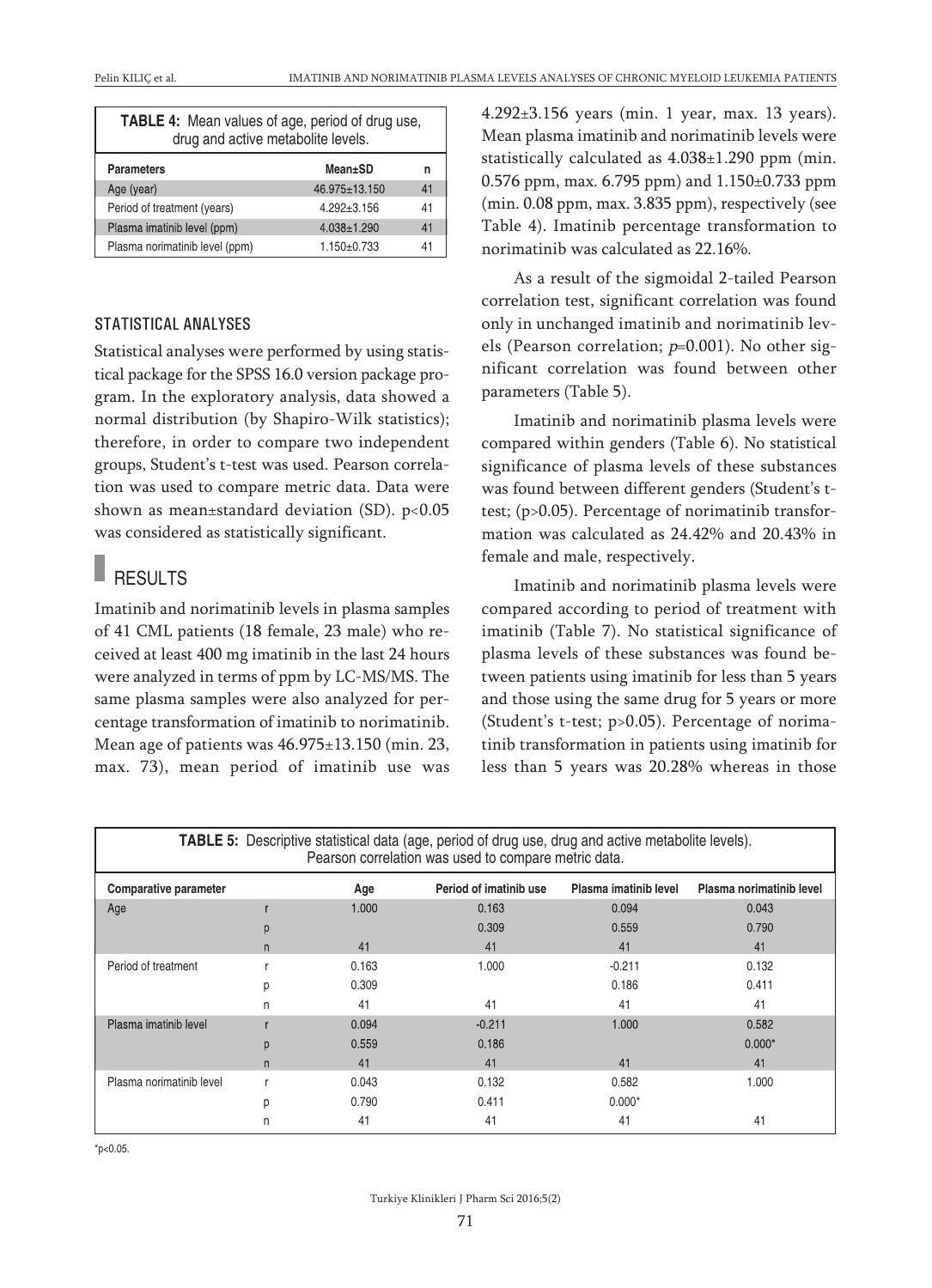**TABLE 6:** Comparison of imatinib and norimatinib plasma levels between genders. Student's t-test was used in order to compare age, period of treatment, plasma imatinib level and plasma norimatinib levels between female and male groups (p>0.05).

| <b>Comparison between</b><br>qenders | Gender | n  | Mean+SD         | р     |
|--------------------------------------|--------|----|-----------------|-------|
| Age                                  | Female | 18 | 48.117±11.263   | 0.646 |
|                                      | Male   | 23 | 46.166±14.520   |       |
| Period of treatment                  | Female | 18 | $4.588 + 3.183$ | 0.620 |
|                                      | Male   | 23 | $4.083 + 3.188$ |       |
| Plasma imatinib level                | Female | 18 | $4.120 + 1.271$ | 0.738 |
|                                      | Male   | 23 | $3.980 + 1.327$ |       |
| Plasma norimatinib level             | Female | 18 | $1.331 + 0.732$ | 0.187 |
|                                      | Male   | 23 | $1.021 + 0.722$ |       |

**TABLE 7:** Comparison of plasma imatinib and norimatinib levels as regards period of treatment groups (less than 5 years or 5 years or more). Student's t-test was used in order to compare plasma imatinib level and plasma norimatinib levels between period of treatment groups (p>0.05).

| <b>Comparison as regards</b><br>period of treatment | Period of<br>treatment groups | n  | Mean±SD         | р     |
|-----------------------------------------------------|-------------------------------|----|-----------------|-------|
|                                                     |                               |    |                 |       |
| Plasma imatinib level                               | 1-4 years                     | 25 | $4.221 + 1.165$ | 0.263 |
|                                                     | $\geq$ 5 years                | 16 | $3.753 + 1.457$ |       |
| Plasma norimatinib level                            | 1-4 years                     | 25 | $1.073 + 0.563$ | 0.411 |
|                                                     | $\geq$ 5 years                | 16 | $1.269 + 0.949$ |       |

**TABLE 8:** Comparison of imatinib and norimatinib levels of patients with 2-fold age difference. Student's t-test was used in order to compare plasma imatinib level and plasma norimatinib levels between ages with 2-fold (1, 2) groups.

| Age<br>coefficients | n  | Mean±SD           | р        |
|---------------------|----|-------------------|----------|
| 1                   | 8  | $3.615 \pm 1.015$ | 0.576    |
| 2                   | 20 | $3.852 + 0.990$   |          |
|                     | 8  | $1.374 \pm 0.800$ | $0.035*$ |
| 2                   | 20 | $0.904 \pm 0.337$ |          |
|                     |    |                   |          |

 $*p<0.05$ .

using imatinib for 5 years or more the same percentage was 25.27%.

Imatinib and norimatinib plasma levels between 28 patients who had 2-fold age difference in between each other were compared (Table 8). Statistically significant difference was found between norimatinib plasma levels and age (Student's t-test; <sup>p</sup>=0.035). Accordingly, when age increased 2-fold plasma imatinib levels increased by 6.54%, imatinib decreased by 34.17%. Imatinib transformation percentage to norimatinib was 27.54% in younger patients whereas the same percentage decreased to 19.02% in elderly patients of 2-fold age.

Patients on 400 mg daily dose of imatinib presented mean imatinib and norimatinib levels of 4.045±1.312 ppm and 1.145±0.751 ppm, respectively. Those on 600 mg daily dose of imatinib had imatinib and norimatinib plasma levels of 3.906±1.026 ppm and 1.247±0.207 ppm, respectively (Table 9).

### **DISCUSSION**

The rapeutic drug monitoring is a crucial tool in treatment of CML patients. In fact, plasma concentration analysis of leukemia drugs could be an effective method in determination of patients' compliance to their daily oral therapies, potential drug-drug interactions, and efficiency of the treatment and assessment of adverse reactions. There are a number of studies in which imatinib concentration in biological fluids were determined using high performance liquid chromatography coupled to ultraviolet detection (HPLC-UV) or LC-MS/MS. 1,2,10-12,15-21

Birch et al. found plasma imatinib levels of >1 mg/L in patients achieving complete molecular response, which is over the suggested target response. 15,20 Streit et al. reported imatinib through

|  | <b>TABLE 9:</b> Imatinib and norimatinib levels of patients on a daily dose of 400 mg and 600 mg. |
|--|---------------------------------------------------------------------------------------------------|
|--|---------------------------------------------------------------------------------------------------|

|                                | 400 mg daily dose of imatinib (n:39) |         |         |                   | 600 mg daily dose of imatinib (n:2) |         |
|--------------------------------|--------------------------------------|---------|---------|-------------------|-------------------------------------|---------|
|                                | Mean±SD                              | Minimum | Maximun | Mean+SD           | Minimum                             | Maximun |
| Plasma imatinib level (ppm)    | $4.045 \pm 1.312$                    | 0.58    | 6.80    | $3.906 \pm 1.026$ | 3.18                                | 4.63    |
| Plasma norimatinib level (ppm) | $.145 \pm 0.751$                     | 0.08    | 3.84    | 1.247±0.207       | 1.10                                | .39     |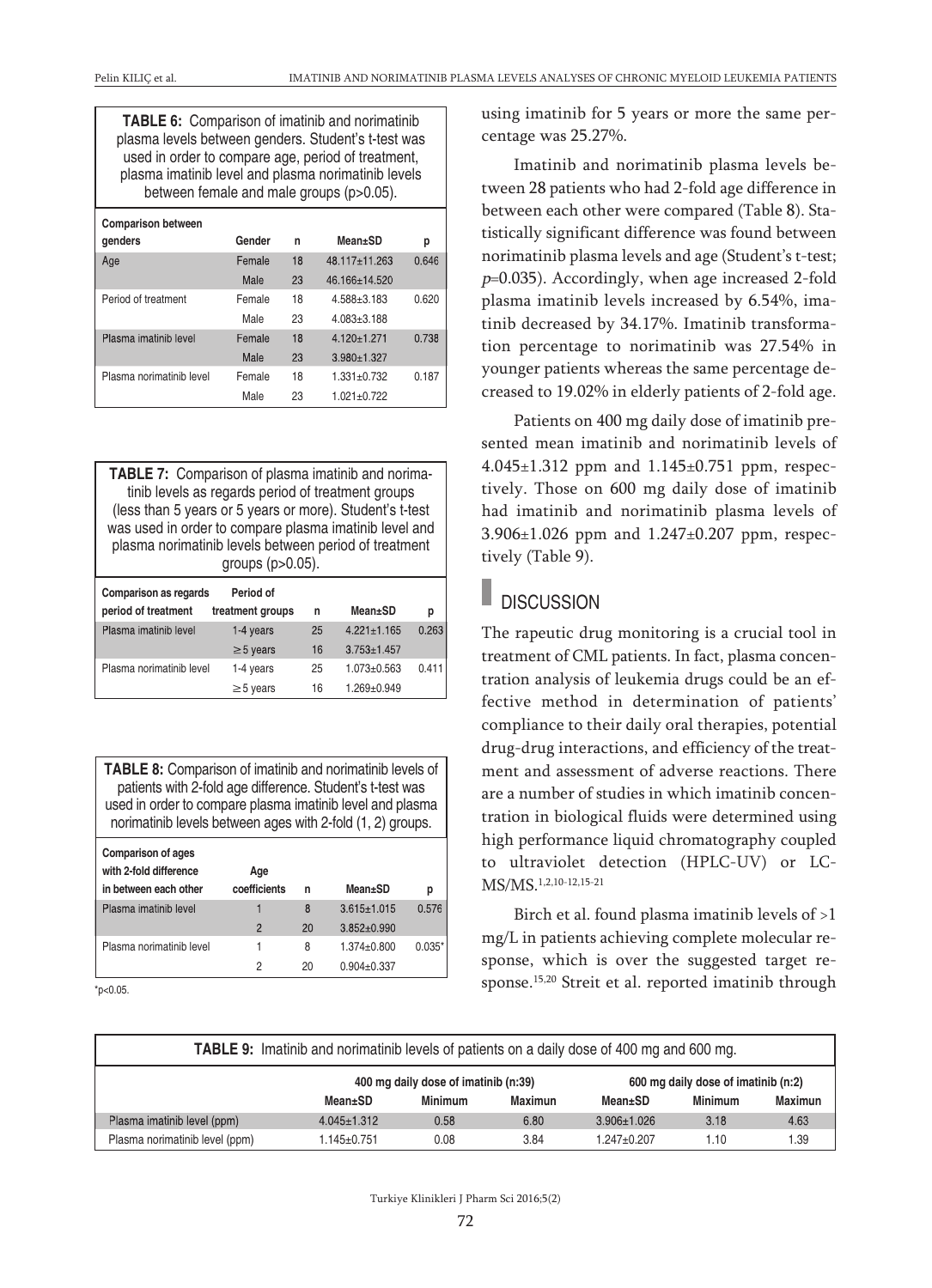concentrations falling more than 10% below the suggested target response. <sup>19</sup> Lankheet et al. found only 26.8% of the calculated trough plasma concentrations of imatinib reaching 1.1 ppm. <sup>21</sup> Streit et al. and Lankheet et al. attributed this outcome to possible drug-drug and drug-diet interactions and patient-related factors. 19,21 In our study, all patients but one reached plasma imatinib levels exceeding 1 mg/L. <sup>11</sup> This patient with a level of 0.576 ppm also revealed a plasma norimatinib level of 0.08 ppm. Nevetheless, norimatinib transformation was 12.20%, within the expected range. 5,6,10 He was on concomitant losartan treatment at the date of sample collection. Losartan is expected to increase exposure to imatinib. <sup>22</sup> In this case, imatinib did not act as expected. This unexpected outcome might be due to genetic and additional external factors which will be discussed in future studies.

In our study, to be able to interpret imatinib efficiency by the help of plasma imatinib levels, imatinib and norimatinib were analyzed by the LC-MS/MS method in plasma samples of 41 CML patients (18 female, 23 male) on at least 400 mg oral imatinib treatment. According to the plasma levels obtained, drug-concentration-effect and drug-comorbidity interactions were discussed by considering the pharmacokinetic properties of imatinib. Investigations were performed according to age and gender, and to the period of imatinib treatment.

Bakhtiar et al. have suggested that the sampling period up to 24 hours after daily intake exhibits an excellent linearity from 4 to 10 ppm in human plasma. <sup>16</sup> Imatinib therapy in CML requires chronic drug intake. A patient receives their daily dosage regimen every 12 or 24 hours depending on the limitation of the daily dose they are clinically assigned to. In our study, samples were taken from each patient right before their daily intake. This corresponds to the 24-hour time period after the previous daily intake. As each patient included in this study had been using imatinib for at least a year during sampling, it was possible to attain optimal plasma levels of imatinib and norimatinib and hence have accurate results. During the period of sample collection, 41 patients out of 53 were willing to attend the study. Twelve patients refrained from sample collection due to the claim that they were already exhausted from chronic therapy and clinic visits. A longer period of sample collection and a sample size above 41 patients may result in even more accurate results.

Generally, imatinib levels of all patients were found to exceed the optimal levels that were reported in previous studies. 9,13 The results suggested good response of patients to imatinib treatment. To interpret the study results more accurately, we also estimated the imatinib transformation percentages to norimatinib. Therefore, the analysis was performed in accordance with the 10-30% interval discussed in various studies. 5,6,10

Statistical analysis resulted in a mean age of 46.975±13.150 and 4.292±3.156 years of mean period of treatment. Mean plasma imatinib and norimatinib levels were 4.038±1.290 ppm and 1.150±0.733 ppm, respectively. As anticipated, there was statistical significance between plasma imatinib and norimatinib through concentrations. Mathematical average of imatinib transformation percentage to norimatinib was 22.16%, which aggress with the interval reported in previous studies. 5,6,10 Some patients revealed either high or low results. Differences in plasma drug and active primary metabolite levels showed a possible variability of the pharmacokinetic properties of imatinib from one patient to the other. This possibility helped emphasize the significance of TDM in the clinical setting.

No statistically significant difference was found in conclusion of plasma analysis between female and male. These results are consistent with information given by Di Gion et al. Besides, no statistically significant difference between female and male was observed in percentage transformation of imatinib to norimatinib. <sup>9</sup> 28 patients of the total of 41 had 2-fold age difference (8 patients within 20- 30 years of age, 20 patients within 40-60 years of age). When age increased 2-fold, imatinib levels increased by 6.54% whereas norimatinib decreased by 34.17%. According to Di Gion et al., when age increases 2-fold, imatinib clearance may increase by 16%, which is contradictory to our findings.<sup>6</sup>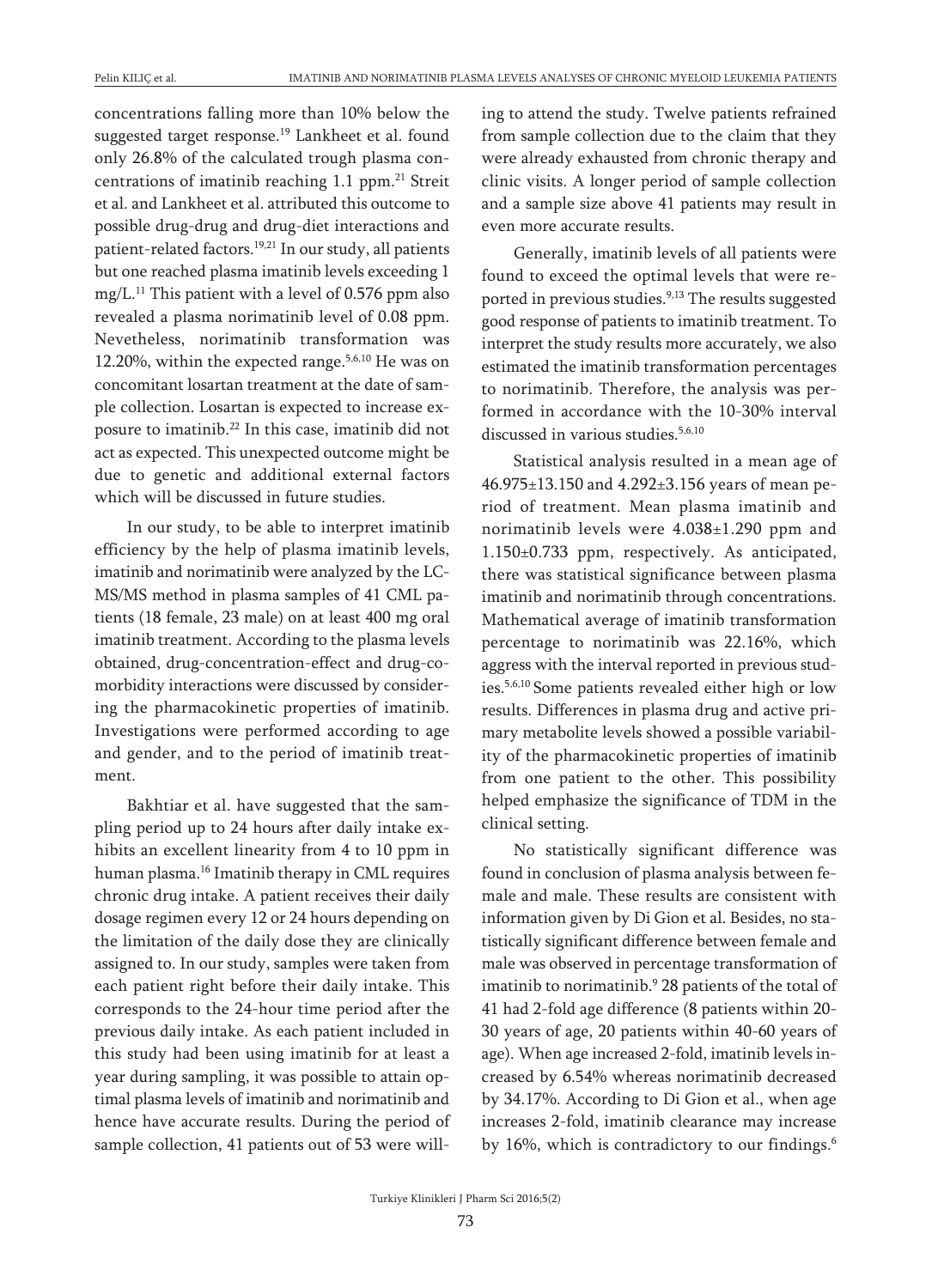The contradiction of our results with that of Di Gion et al. may be explained by genotypical difference of one patient population to the other. Further studies are necessary to comprehend the underlying actual cause. Our study revealed increase in imatinib levels. Our results also suggested decrease in percentage transformation of imatinib to norimatinib as age increased by 2-fold. This dramatic decrease of norimatinib formation can be explained by the potential effects of age difference on imatinib metabolism. However, it would be necessary to perform detailed clinical monitoring on patients of 50 years and above to be able to interpret whether such changes are directly involved with imatinib clearance. Moreover, imatinib disposition increases by 12% in patients of 65 years and above.<sup>9,23</sup> Therefore, it would be possible to perform daily dosage titration of this drug which has nearly absolute bioavailability in favor of a decrease in elderly patients. In our study, number of patients over the age of 65 was not sufficient to interpret such a result. Young patients and elderly patients in the same group revealed 27.54% and 19.02% percentage transformation of imatinib to norimatinib, which falls within the range of results obtained in previous studies. 5,6,10

In our study, 5 years of treatment period was considered as a threshold in comparing short and long period results. Imatinib treatment period was not found to be statistically significant in relation to the imatinib and norimatinib levels. However as imatinib treatment period was increased, percentage transformation of imatinib to norimatinib slightly increased. According to Duckett and Cameron, as a result of adverse events related to and resistance to imatinib treatment, imatinib treatment is generally ceased at the first five years. <sup>24</sup> In our study, the linear increase in percentage transformation of imatinib to norimatinib suggested a potential risk of increase in adverse events due to the prolonged effects of imatinib through its active metabolite. Therefore patients who have been undergoing imatinib treatment for over 5 years should be monitored much carefully for any emerging adverse events.

Titier et al. found that for patients with 400

mg once daily, mean plasma trough concentrations were 1.166 ± 0.579 ppm (mean±SD, n=50).<sup>17</sup> For patients with 600 mg once daily, mean plasma though concentrations were  $2.094 \pm 0.931$  ppm (mean ± SD, n=19). <sup>17</sup> Götze et al. found plasma concentrations of 400 mg imatinib daily use ranging between 0.491 ppm and 1.562 ppm. <sup>20</sup> In our study, patients on 400 mg and 600 mg daily dose of imatinib presented mean imatinib plasma levels of 4.045±1.312 ppm (mean±SD, n=39) and 3.906±1.026 ppm (mean±SD, n=41), respectively. Results obtained in our study showed higher plasma through concentrations of imatinib in patients using imatinib 400 mg and 600 mg daily. Higher concentrations in our study address additional factors influencing increased drug response. In our study, no concomitant drug use was reported for the patients receiving 600 mg daily therapy. Most of the drugs reported to have been used along with patients' CML treatment do not have any effects on imatinib pharmacokinetics. However, concomitant use of levothyroxine, atorvastatin and verapamil are known to cause increase in imatinib effects.<sup>22</sup> Such concomitant drug use which was reported for some patients (1 patient on concomitant levothyroxine, 2 patients on concomitant atorvastatin and 1 patient on concomitant verapamil) could be the reason for high trough concentrations found in our study.

In conclusion, statistical results generally complied with other recent studies performed in the relevant field.<sup>5,6,10</sup> In general, imatinib plasma levels and pharmacokinetic profiles resulted within anticipated limits. However, dramatic differences were observed when patients' results were analyzed individually. Further studies are necessary to explain the reasons of this variability.

Concomitant drug use is an important factor affecting plasma levels of imatinib. Imatinib use was accompanied by at least two more drugs including those classified as alimentary tract and metabolism, cardiovascular system, hormone preparations, musculoskeletal system, nervous system, respiratory system and genitourinary tract. Information on probable and attributable adverse events was individually observed as well. Informa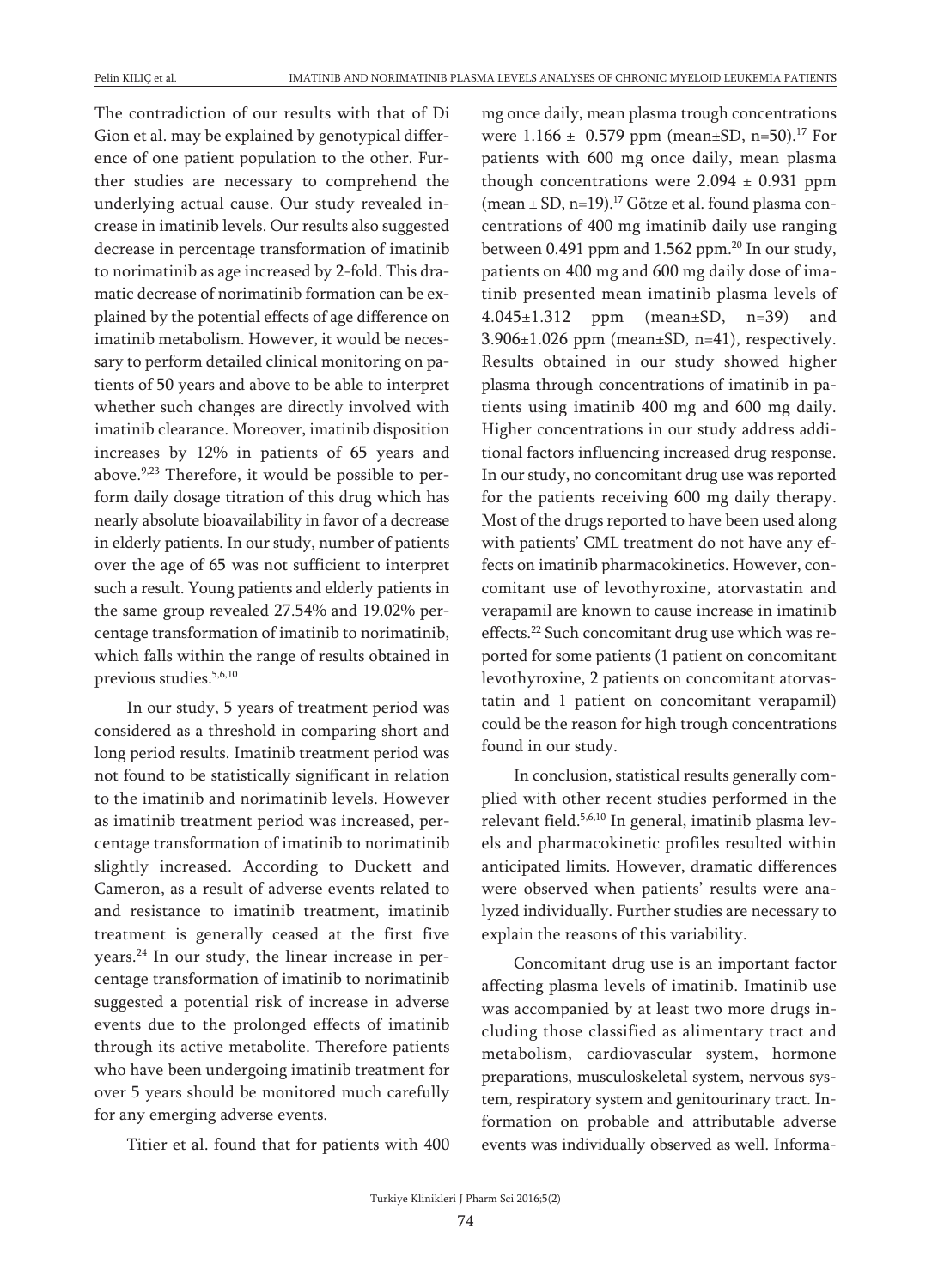tion on probable and attributable adverse events were also separately observed. To be able to address these interindividual differences, results of each patient shall be interpreted by its own and interpretations shall be supported by further clinical and genetic analyses.

Results of the statistical analysis of our study were in parallel with that of other recent analytical studies which involve imatinib. However, imatinib plasma levels presented interindividual discrepancies from one patient to another one. This shows different pharmacological effects related to the individual characteristics. By means of pharmacokinetics, it is possible to detect therapeutic benefit/side effects related to drug use. Even if its therapeutic window is considered highly safe, imatinib use frequently results in resistance to the drug. This leads to null benefit from imatinib therapy hence inappropriate drug use. Pharmacokinetic analysis makes it possible to understand imatinib effects at early stages of drug use. Clinics can now be able to detect effectiveness or resistance to imatinib even before its chronic use. This is a crucial contribution to the clinical management of CML.

Pharmacokinetic analyses and clinical data of a small population with 41 patients may not be enough to reach an accurate conclusion of the interindividual effects of imatinib on the patients included in our study. There is need for further studies to support the collected data and the interpretations made under the scope of our study. Pharmacogenetic studies, which investigate individual characteristics at genetic level, and detailed studies, which are performed on a comprehensive and widespread population to understand environmental factors, may help the understanding of imatinib's interindividual variability of its metabolic transformation in the human organism.

#### Acknowledgements

There are no conflicts of interest associated with this publication and there has been no significant financial support for this work that could have influenced its outcome.

- 1. Awidi A, Ayed AO, Bsoul N, Magablah A, Mefleh R, Dweiri M, et al. Relationship of serum imatinib trough level and response in CML patients: long term follow-up. Leuk Res 2010;34(12):1573-5.
- 2. Golabchifar AA, Rezaee S, Ghavamzadeh A, Alimoghaddam K, Dinan NM, Rouini MR. Population pharmacokinetics of imatinib in Iranian patients with chronic-phase chronic myeloid leukemia. Cancer Chemother Pharmacol 2014;74(1):85-93.
- 3. Koren-Michowitz M, Volchek Y, Naparstek E, Gavish I, Levi I, Rowe JM, et al. Imatinib plasma trough levels in chronic myeloid leukaemia: results of a multicentre study CSTI571AIL11TGLIVEC. Hematol Oncol 2012;30(4):200-5.
- 4. Burger H, Nooter K. Pharmacokinetic resistance of imatinib mesylate: role of the ABC drug pumps ABCG2 (BCRP) and ABCB1 (MDR1) in the oral bioavailability of imatinib. Cell Cycle 2004;3(12):1502-5.
- 5. Boddy AV, Sludden J, Griffin MJ, Garner C, Kendrick J, Mistry P, et al. Pharmacokinetic investigation of imatinib using accelerator mass spectrometry in patients with chronic

### **REFERENCES**

myeloid leukemia. Clin Cancer Res 2007;13(14):4164-9.

- 6. Filppula AM, Neuvonen M, Laitila J, Neunoven PJ, Backman JT. Autoinhibition of CYP3A4 leads to important role of CYP2C8 in imatinib metabolism: variability in CYP2C8 activity may alter plasma concentrations and response. Drug Metab Dispos 2013;41(1):50-9.
- 7. Schleyer E, Pursche S, Köhne CH, Schuler U, Renner U, Gschaidmeier H, et al. Liquid chromatographic method for detection and quantitation of STI-571 and its main metabolite N-desmethyl-STI in plasma, urine, cerebrospinal fluid, culture medium and cell preparations. J Chromatogr B Analyt Technol Biomed Life Sci 2004;799(1):23-36.
- 8. Arellano C, Gandia P, Lafont T, Jongejan R, Chatelut E. Determination of unbound fraction of imatinib and N-desmethyl imatinib, validation of an UPLC-MS/MS assay and ultrafiltration method. J Chromatogr B Analyt Technol Biomed Life 2012;907:94-100.
- 9. Di Gion P, Kanefendt F, Lindauer A, Scheffler M, Doroshyenko O, Fuhr U, et al. Clinical pharmacokinetics of tyrosine kinase inhibitors: focus on pyrimidines, pyridines and pyrroles. Clin Pharmacokinet 2011;50(9):551-603.
- 10. Takahashi N, Miura M. Therapeutic drug monitoring of imatinib for chronic myeloid leukemia patients in the chronic phase. Pharmacology 2011;87(5-6):241-8.
- 11. Haouala A, Widmer N, Duchosal MA, Montemurro M, Buclin T, Decosterd LA. Drug interactions with tyrosine kinase inhibitors imatinib, dasatinib, and nilotinib. Blood 2011;117(8): e75-87.
- 12. Parise RA, Ramanathan RK, Hayes MJ, Egorin MJ. Liquid chromatographic-mass spectrometric assay for quantitation of imatinib and its main metabolite (CGP 74588) in plasma. J Chromatogr B Analyt Technol Biomed Life Sci 2003;791(1-2):39-44.
- 13. Marull M, Rochat B. Fragmentation study of imatinib and characterization of new imatinib metabolites by liquid chromatography-triplequadrupole and linear ion trap mass spectometers. J Mass Spectrom 2006;41(3): 390-404.
- 14. Furlong MT, Agrawal S, Hawthorne D, Lago M, Unger S, Kreuger L, et al. A validated LC-MS/MS assay for the simultaneous determination of the anti-leukemic agent dasatinib and two pharmacologically active metabolites in human plasma: application to a clinical pharmacokinetic study. J Pharm Biomed Anal 2012;58:130-5.